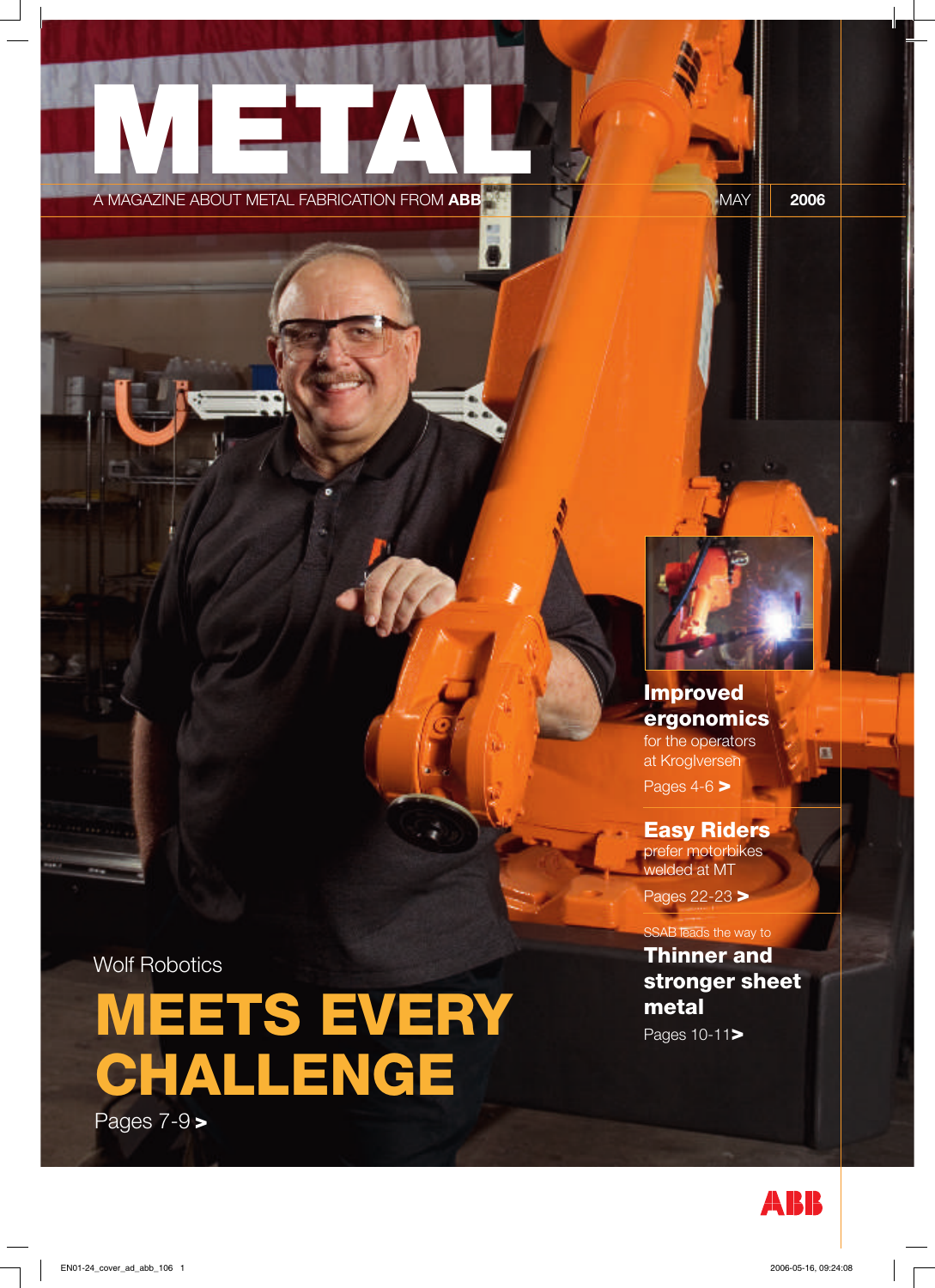7



Text and photos: Dwight Cendrowski

# **A smooth ride with the Cadillac of robots**

**Wolf Robotic's 110,000-square-foot plant is nestled at the base of the spectacular Rocky Mountains in Fort Collins, Colorado. From here, Wolf Robotics designs, builds and installs heavy welding installations for large companies throughout North America. The welding system of choice is an integral part of Wolf's history.**

**>** Wolf Robotics develops welding stations using the latest technology for customers that range from Caterpillar and Deere-Hitachi to the venerable motorcycle maker Harley-Davidson. From the time the company first used robots in its installations in 1976, its only robot supplier has been ABB. "We've grown up with them," says Marketing Coordinator Chuck Boyer. "They're kind of like our parents." In fact, before 2003, when Wolf Robotics became a part

of the Rimrock Corporation, it had been a part of abb's welding system division for 10 years.

However, Wolf doesn't stay with ABB just for sentimental reasons, says Boyer. "We think the ABB is the Cadillac of robots out there." Marketing Manager Chris Norris agrees. He sees customers using their systems with ABB robots for many years. "It's an integral part of the system in regard to the heavy welding tools and the adaptive capability. If you look at the install

**>**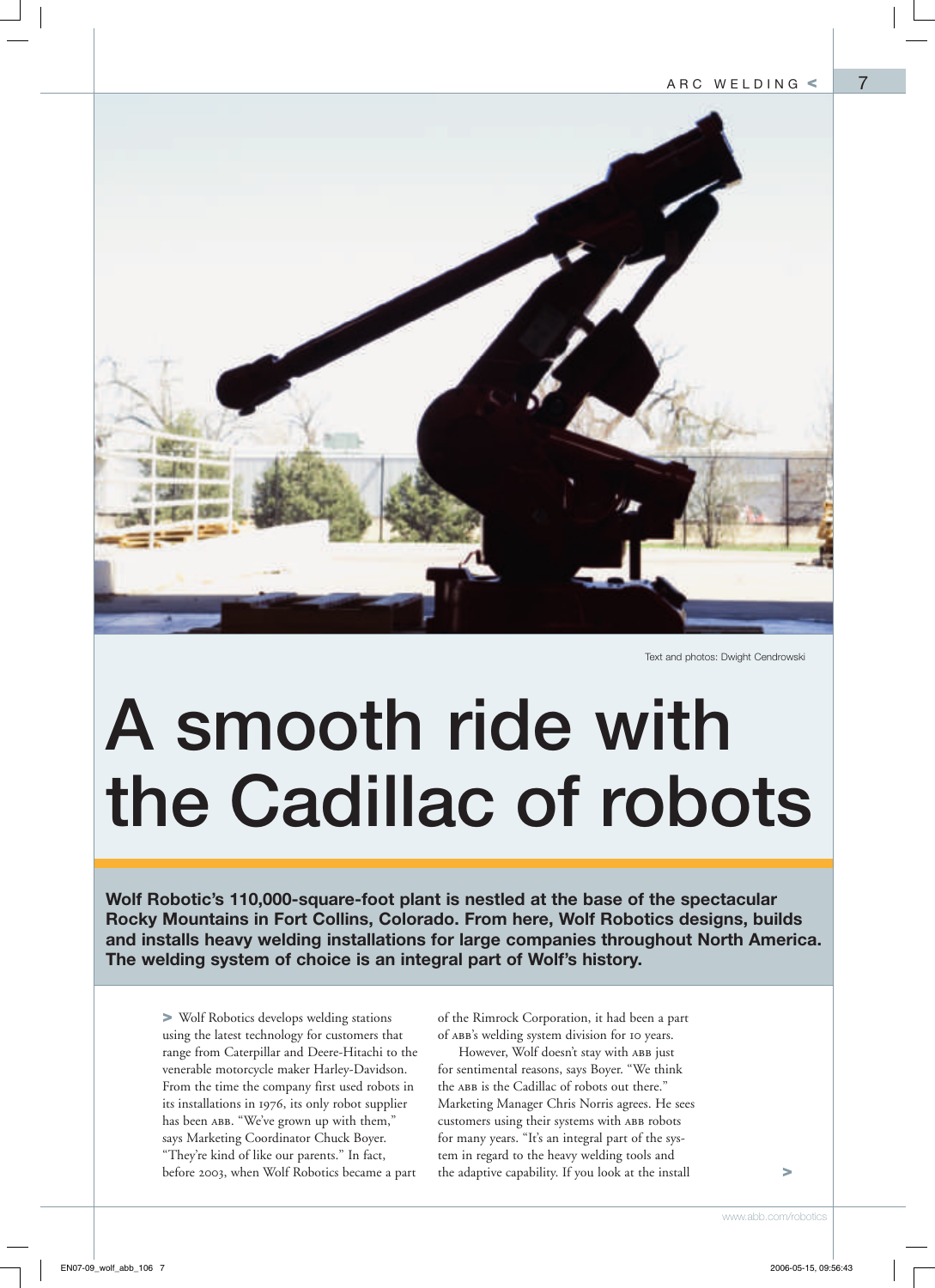8



Gordon Wolschlager with the handheld controller, or teach pendant, unique to ABB.

base of the ABB, you're going to see customers with systems with hundreds of thousands of hours on a 20-year-old or older product."

Walking through Wolf's spacious, well-lit plant, Boyer points out details of the six separate customer installations at various stages of construction, from initial setups to those such as a large Caterpillar assembly being disassembled for delivery. These



Terry Merrifield and Chris Norris explain why Wolf needs high end robots: "We provide our customers with the most value.



Darren Pape appreciates the competitive edge offered by RobotStudio.

are mig welding applications, where metals are fused together by a high-voltage electrical arc while a filler wire is fed into the arc for added strength. Host setups are fully enclosed, with walls and a hood that keep the bright arc light, smoke and contaminants away from the operator. The fencing or walls also keep the operator safe by preventing accidental contact with the robot.

Wolf uses four sizes of ABB robots in its projects, from the diminutive IRB 140 to the larger 4400, which handles loads of up to 132 pounds. Every installation is customized and built from the ground up. And key to every one is the ABB robot and controllers.

"We are not a low-cost provider," says Norris, "We think we provide our customers with the most value, and we've got very good customer loyalty. If you look at what we have, it isn't going to be 'robot in a box.'" Moreover, as a high-end provider of welding workstations, Wolf needs high-quality robots at the core.

After months of work building the cell for Caterpillar, workers this day are dismantling it for shipment and installation. Taking a break from this work, assembly technician Norris Samuelson offers his opinion of the ABB components. "They're really easy to work on," he says. "The cabinets are easy to wire and troubleshoot. If you get a short, with ABB's documentation, it's not hard to follow it down the line."

**The handheld controllers** or teach pendants that operators use to guide the robot feature an abb-patented joystick that no one else in the industry is using. Customers like it, as do the children in school groups that occasionally tour the Wolf plant. Boyer laughs as he describes talking to youngsters about their video game expertise. "Future robot techs here," he says. "You're good with the joy sticks, and you're going to catch right on with our robots."

Operations Manager Darren Pape is checking a job in the plant, and he points out an older robot among the projects. Wolf is refurbishing the system, adding software updates. But the robot itself, while gritty from use, is still going strong.

Wolf employees are proud of the level of service they provide. It's an integral part of their success, according to Terry Merrifield, customer support manager. "We've got the best customer support engineers in the industry," he says. "They get training in programming, electrical, mechanical, tear-down and advanced heavy welding tools."

An important ABB product that lets Wolf give added value to its customers is simulation and off-line programming software called RobotStudio. After a customer sends a CAD drawing of the part to be welded, the off-line 3D modeling software enables Wolf engineers